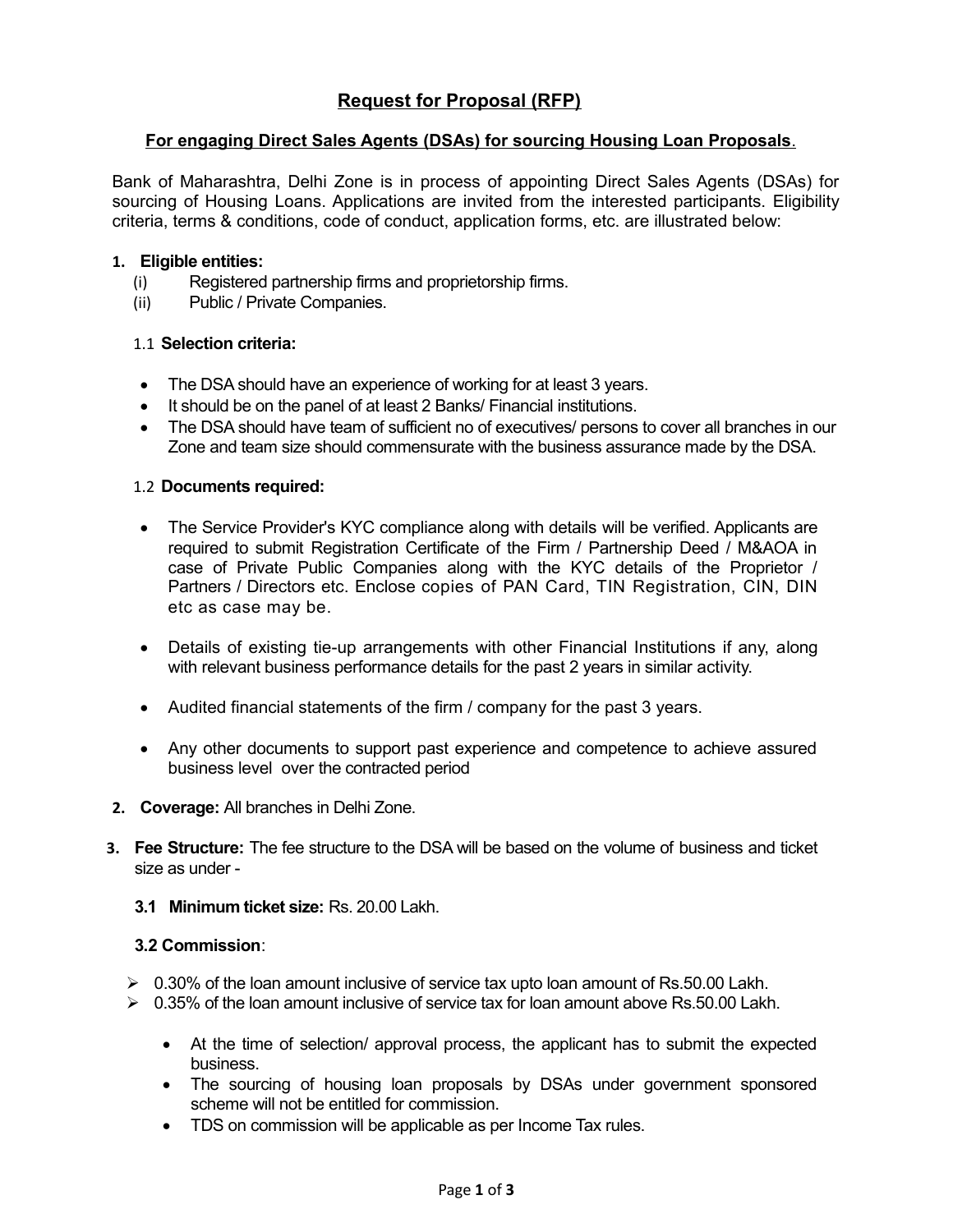- The commission will be payable on first disbursal of Loan.
- The approval of DSA will be for a maximum period of one year; hence the reference period for the assessment of Commission/Charges/ Service fee will be for a period of 12 months.

#### **4. Job profile of DSAs:**

- $\triangleright$  Obtain leads on Home Loan requirements of individuals from various sources, viz. builders, municipal approvals, web sites, print media etc.
- $\triangleright$  Meet intending Home Loan borrowers at a place and time convenient to them and explain Home Loan product details.
- $\triangleright$  Fill in Home Loan applications and obtain all the requisite documents, and deliver these to the Branch for further processing.
- $\triangleright$  Follow up of the application till disbursement.

### **The role of DSAs is limited to the sourcing and submitting the proposal along with all documents (In one go) only.**

## **5. Other terms & conditions:**

#### **5.1 Business target:**

DSAs are required to source proposals worth Rs.2.00 Crore per month.

(If the DSA fail to bring in minimum business as above in 6 months, his services will stand automatically terminated. But he will be paid commission for the proposals already mobilized.)

#### **5.2 Other conditions:**

- 1. Applicant is required to submit reference / experience certificates etc from organizations / institutions in this line of the business to support their business reputation and culture, compliance, financial soundness and ability to service commitments even under adverse conditions.
- 2. Applicants are to submit an undertaking for carrying due diligence and physical verification of KYC details of its employees who would be performing the DSA functions.
- 3. Empanelment of DSAs will be purely on temporary basis. After completion of 12 months the performance shall be reviewed for fresh agreement at that time.
- 4. Empanelment of DSAs will be done through entering into an Agreement cum Indemnity in Banks format and will be stamped in accordance with the Stamp Act in force in the State of Delhi. The cost of Stamps will be borne by DSAs.
- 5. The DSAs and its employees / executives / TMEs / BDEs bound to follow code of conduct (Annexure – I) or any other codes set by the Bank in this regard from time to time.
- 6. DSAs will be under the administrative control of the Zonal Offices. The Zonal Managers will decide deployment of their team.
- 7. DSAs will also be attached to Banks approved Builders to source Home Loan proposals